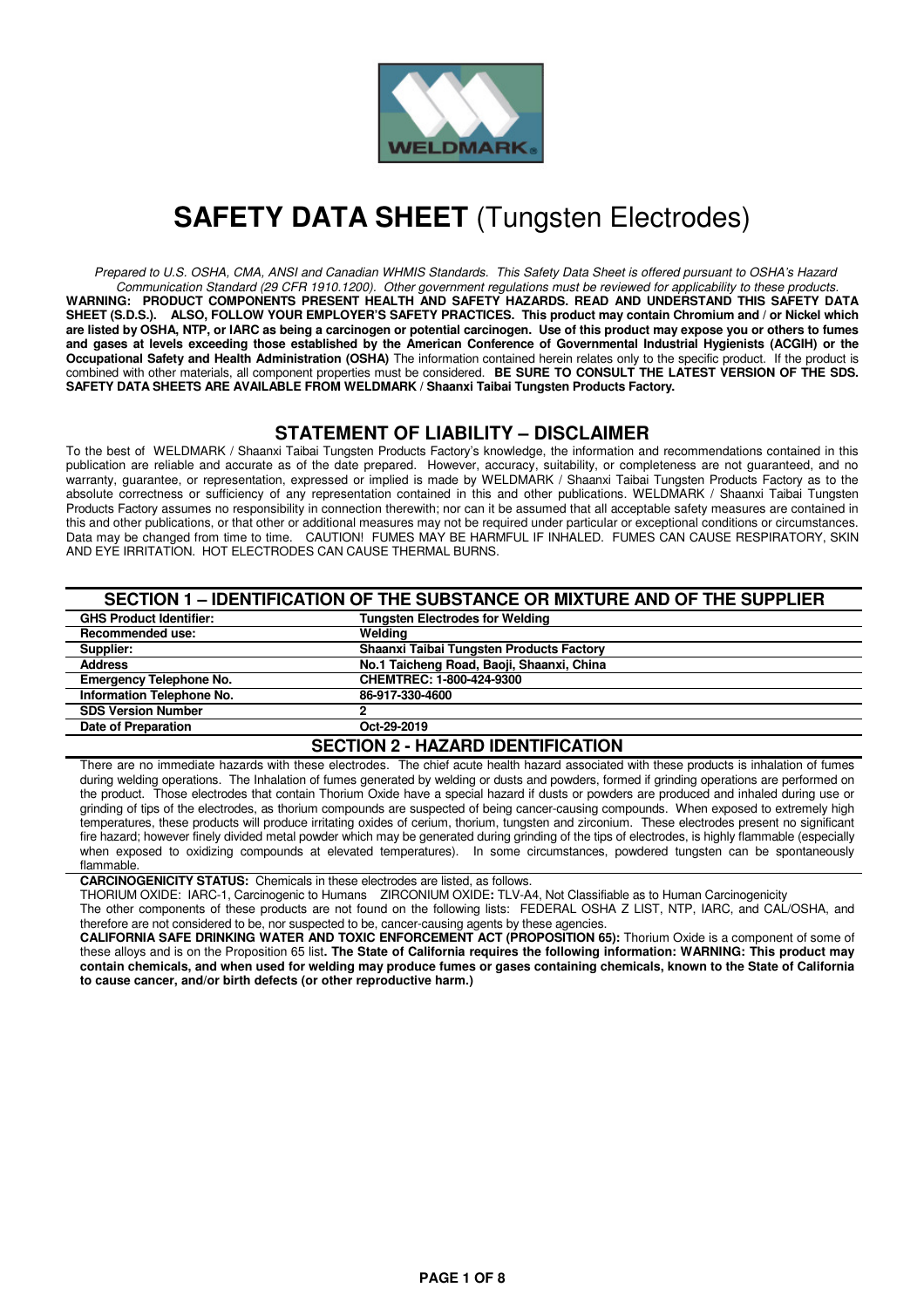# **SECTION 2 - HAZARD IDENTIFICATION (Continued)**

| 2.1   |                                                                                                                                                                                                                    | Classification of the mixture:                                                     |                                      |                                                      | <u>JLVIIVIVE - IIMANID IDLIVIII IVATIVIVIVOIIIIIIUEU</u>                                                                                                   |       |       |  |
|-------|--------------------------------------------------------------------------------------------------------------------------------------------------------------------------------------------------------------------|------------------------------------------------------------------------------------|--------------------------------------|------------------------------------------------------|------------------------------------------------------------------------------------------------------------------------------------------------------------|-------|-------|--|
|       |                                                                                                                                                                                                                    | The product is placed on the market in solid form                                  |                                      |                                                      |                                                                                                                                                            |       |       |  |
| 2.1.1 | STOT-RE 1<br>STOT-SE <sub>1</sub><br>STOT-RE1                                                                                                                                                                      | Classification in accordance with GHS-US<br>Aquatic Acute 1<br>Aquatic Acute 1     | H315<br>H335<br>H372<br>H400<br>H410 | Causes skin irritation<br>Very toxic to aquatic life | May cause respiratory irritation<br>Causes damage to organs through prolonged or repeated exposure<br>Very toxic to aquatic life with long-lasting effects |       |       |  |
| 2.2   | Label elements :<br>GHS-US labelling                                                                                                                                                                               |                                                                                    |                                      |                                                      |                                                                                                                                                            |       |       |  |
|       |                                                                                                                                                                                                                    | Hazard Pictograms (GHS-US):                                                        |                                      |                                                      |                                                                                                                                                            |       |       |  |
|       |                                                                                                                                                                                                                    |                                                                                    |                                      |                                                      | GHS07                                                                                                                                                      | GHS08 | GHS09 |  |
|       |                                                                                                                                                                                                                    | Signal word (GHS-US):                                                              |                                      |                                                      |                                                                                                                                                            |       |       |  |
|       |                                                                                                                                                                                                                    | Hazard statements (GH5-US) :                                                       |                                      |                                                      |                                                                                                                                                            |       |       |  |
|       | H317                                                                                                                                                                                                               | May cause an allergic skin reaction                                                |                                      |                                                      |                                                                                                                                                            |       |       |  |
|       | H319                                                                                                                                                                                                               | Causes eye irritation                                                              |                                      |                                                      |                                                                                                                                                            |       |       |  |
|       | H334                                                                                                                                                                                                               |                                                                                    |                                      |                                                      | May cause allergy or asthma symptoms or breathing difficulties if inhaled                                                                                  |       |       |  |
|       | H340                                                                                                                                                                                                               |                                                                                    |                                      | Suspected of causing genetic defects                 |                                                                                                                                                            |       |       |  |
|       | H351                                                                                                                                                                                                               | Suspected of causing cancer                                                        |                                      |                                                      |                                                                                                                                                            |       |       |  |
|       | H370<br>H372                                                                                                                                                                                                       | Causes damage to organs (kidneys, respiratory system)                              |                                      |                                                      |                                                                                                                                                            |       |       |  |
|       | H400                                                                                                                                                                                                               | Causes damage to through prolonged or repeated exposure                            |                                      |                                                      |                                                                                                                                                            |       |       |  |
|       | H410                                                                                                                                                                                                               | Very toxic to aquatic life<br>Very toxic to aquatic life with long-lasting effects |                                      |                                                      |                                                                                                                                                            |       |       |  |
|       | Precautionary statements :                                                                                                                                                                                         |                                                                                    |                                      |                                                      |                                                                                                                                                            |       |       |  |
|       | P201                                                                                                                                                                                                               |                                                                                    |                                      | Obtain special instructions before use               |                                                                                                                                                            |       |       |  |
|       | P202                                                                                                                                                                                                               | Do not handle until all safety precaustions have been read and understood          |                                      |                                                      |                                                                                                                                                            |       |       |  |
|       | P <sub>260</sub>                                                                                                                                                                                                   | Do not breathe dust / fume / gas / mist / vapours / spray                          |                                      |                                                      |                                                                                                                                                            |       |       |  |
|       | P261                                                                                                                                                                                                               | Avoid breathe dust / fume / gas / mist / vapours / spray                           |                                      |                                                      |                                                                                                                                                            |       |       |  |
|       | P264                                                                                                                                                                                                               | Wash thoroughly after handling                                                     |                                      |                                                      |                                                                                                                                                            |       |       |  |
|       | P270                                                                                                                                                                                                               | Do not eat, drink or smoke when using this product                                 |                                      |                                                      |                                                                                                                                                            |       |       |  |
|       | P272                                                                                                                                                                                                               |                                                                                    |                                      |                                                      | Contaminated work clothing should not be allowed out of the workplace                                                                                      |       |       |  |
|       | P273                                                                                                                                                                                                               | Avoid release into the environment                                                 |                                      |                                                      |                                                                                                                                                            |       |       |  |
|       | P280                                                                                                                                                                                                               | Wear protective gloves                                                             |                                      |                                                      |                                                                                                                                                            |       |       |  |
|       | P284                                                                                                                                                                                                               |                                                                                    |                                      |                                                      | In case of inadequate ventilation wear respiratory protection                                                                                              |       |       |  |
|       | P308+P313<br>IF exposed : Call a POISON CENTER or doctor / physician<br>P305+P351+P338<br>IF IN EYES : Rinse cautiously with water for several minutes. Remove contact lenses if present and easy to do - continue |                                                                                    |                                      |                                                      |                                                                                                                                                            |       |       |  |
|       |                                                                                                                                                                                                                    |                                                                                    |                                      |                                                      | rinsing. If eye irritation persists seek medical advice / attention                                                                                        |       |       |  |
|       | P342+P311                                                                                                                                                                                                          |                                                                                    |                                      |                                                      | IF experiencing respiratory symptoms : Call a POISON CENTER and / or doctor / physician                                                                    |       |       |  |
|       | P302+P352                                                                                                                                                                                                          |                                                                                    |                                      | IF ON SKIN: Wash with plenty of soap and water       |                                                                                                                                                            |       |       |  |
|       | P333+P313                                                                                                                                                                                                          |                                                                                    |                                      |                                                      | IF skin irritation or rash occurs : Get medical advice / attention                                                                                         |       |       |  |
|       | P363                                                                                                                                                                                                               |                                                                                    |                                      | Wash contaminated clothing before reuse              |                                                                                                                                                            |       |       |  |
|       | P308+P311                                                                                                                                                                                                          |                                                                                    |                                      |                                                      | IF exposed or concerned : Seek medical advice / attention. Collect spillage                                                                                |       |       |  |
|       | P402+P404<br>Store in a dry place. Store in a closed container                                                                                                                                                     |                                                                                    |                                      |                                                      |                                                                                                                                                            |       |       |  |
|       |                                                                                                                                                                                                                    |                                                                                    |                                      |                                                      | For thoriated tungsten electrodes, store in tightly closed containers in a cool and well-ventilated area. Nobody should remain permanently or              |       |       |  |

longer than necessary in close proximity to the stored thoriated tungsten electrodes as the electrodes may emit alpha, beta and gamma radiation. Additional measures should be taken to protect from such possible alpha, beta and gamma radiation. Thoriated tungsten electrodes may be incompatible with some strong acids.

P501 Dispose of contents and container in accordance with local regional / national international regulations.

- 2.3 Other hazards : No additional information available<br>2.4 Unknown acute toxicity (GHS-US) : No data available
- Unknown acute toxicity (GHS-US) : No data available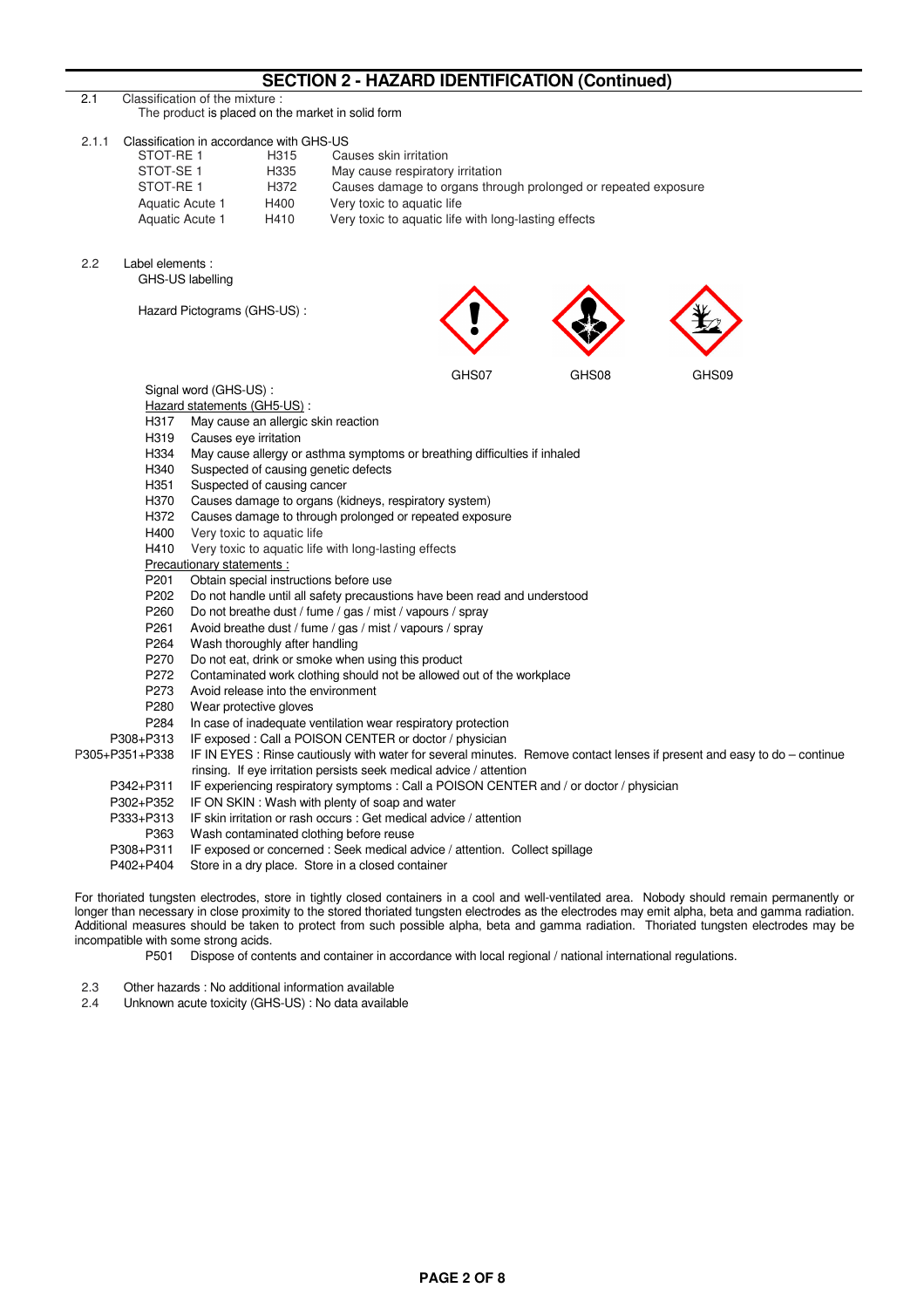## **SECTION 3 - COMPOSITION / INFORMATION ON INGREDIENTS**

| <b>TRADE NAME</b>              | <b>ISO 6848</b>  | <b>AWS A5.12</b> | Tip<br>Color | w<br>(Min.) | CeO <sub>2</sub> | La <sub>2</sub> O <sub>3</sub> | ThO <sub>2</sub> | ZrO <sub>2</sub> |
|--------------------------------|------------------|------------------|--------------|-------------|------------------|--------------------------------|------------------|------------------|
| <b>PURE TUNGSTEN</b>           | <b>WP</b>        | <b>EWP</b>       | Green        | 99.5        |                  |                                |                  |                  |
| <b>1% THORIATED TUNGSTEN</b>   | <b>WTh 10</b>    | EWTh-1           | Yellow       | 98.3        |                  |                                | $0.8 - 1.2$      |                  |
| 2% THORIATED TUNGSTEN          | <b>WTh 20</b>    | EWTh-2           | Red          | 97.3        |                  |                                | $1.7 - 2.2$      |                  |
| <b>1% LANTHANATED TUNGSTEN</b> | <b>WLa 10</b>    | EWLa-1           | <b>Black</b> | 98.3        |                  | $0.8 - 1.2$                    |                  |                  |
| I.5% LANTHANATED TUNGSTEN      | <b>WLa 15</b>    | $EWLa-1.5$       | Gold         | 97.8        |                  | $1.3 - 1.7$                    |                  |                  |
| 2% LANTHANATED TUNGSTEN        | <b>WLa 20</b>    | EWLa-2           | <b>Blue</b>  | 97.3        |                  | $1.8 - 2.2$                    |                  |                  |
| <b>2% CERIATED TUNGSTEN</b>    | <b>WCe 20</b>    | EWCe-2           | Gray         | 97.3        | $1.8 - 2.2$      |                                |                  |                  |
| 0.3% ZIRCONIATED TUNGSTEN      | WZr <sub>3</sub> | EWZr-1           | <b>Brown</b> | 99.1        |                  |                                |                  | $0.15 - 0.40$    |

### **SECTION 4 - FIRST-AID MEASURES**

**SKIN:** If the product's fumes irritate the skin, begin decontamination with running water. Minimum flushing is for 15 minutes.

**EYES**: If the product's fumes irritate the eyes, flush eyes under gently running water. Minimum flushing is for 15 minutes.

**INHALATION**: Move victim to fresh air. If necessary, use artificial respiration.

**INGESTION**: If swallowed call physician immediately! Do not induce vomiting unless directed by medical personnel.

Rinse mouth with water if person is conscious. Never give fluids or induce vomiting if person is unconscious, having convulsions, or not breathing.

#### **VICTIMS OF CHEMICAL EXPOSURE MUST BE TAKEN FOR MEDICAL ATTENTION, ESPECIALLY IF ADVERSE EFFECTS CONTINUE AFTER FIRST-AID TREATMENT.**

#### **SECTION 5 - FIRE-FIGHTING MEASURES**

5.1 Extinguishing media :

 Suitable extinguishing media : Use extinguishing media appropriate for surrounding fire. Unsuitable extinguishing media : No data available.

 5.2 Special hazards arising from the substance or mixture : Fire may produce irritating or poisonous gases. Fire hazard : Not flammable.

Explosion hazard : None known.

5.3 Advice for fire-fighting : In the event of fire, wear self-contained breathing apparatus and full protective gear.

## **SECTION 6 - ACCIDENTAL RELEASE MEASURES**

6.1 Personal precautions, protective equipment and emergency procedures :

 For non-emergency personnel : Wear appropriate personal protective equipment as specified in Section 8. Ensure adequate ventilation.

For emergency responders : No data available.

 6.2 Environmental precautions : Avoid release into the environment. Avoid dispersal of spilled material and contact with soil, ground and surface water drains and sewers.

 6.3 Methods and material for containment and cleaning up : Take up mechanically. Collect the material in labelled containers and dispose of according to local and regional authority requirements.

 6.4 Reference to other sections : See Section 7 for information of safe handling. See Section 8 for information on personal protection equipment. See Section 13 for disposal information.

## **SECTION 7 - HANDLING and STORAGE**

All employees who handle these materials should be trained to handle them safely. Avoid breathing fumes during welding operations. Store these electrodes in a cool, dry location, away from direct sunlight, sources of intense heat, or where freezing is possible. Store away from incompatible chemicals (see Section 10, Stability and Reactivity). Inspect all incoming containers before storage to ensure they are properly labeled and not damaged. If these products are used during welding operations, it is recommended that the requirements of the Federal Occupational Safety and Health Welding and Cutting Standard (29 CFR 1910 Subpart Q) and the Standards of the American National Standards Institute for Welding and Cutting (ANSI Z49.1) be followed. Use ventilation and other engineering controls to minimize potential exposure to fumes during welding operations or to dusts if tips of electrodes are ground. Follow good housekeeping practices to ensure powders or dusts from grinding operations do not accumulate, which can be highly flammable and can pose special health hazards if from thorium-containing electrodes. Tungsten-Thorium Oxide alloys are generally safe to handle during use and almost all normal conditions and environments. **Special precautions must be taken during the grinding or machining of tips of electrodes that contain Thorium Oxide to avoid the generation and subsequent inhalation of dusts from these operations. Any dusts generated during these operations may be considered as "Source**  Material", as defined by the Nuclear Regulatory Commission, and therefore be subject to the requirements of 10 CFR, Parts 20 and 40. Routine wet mopping or vacuuming with an explosion-proof vacuum, fitted with a HEPA filter may be considered to reduce accumulation of dusts.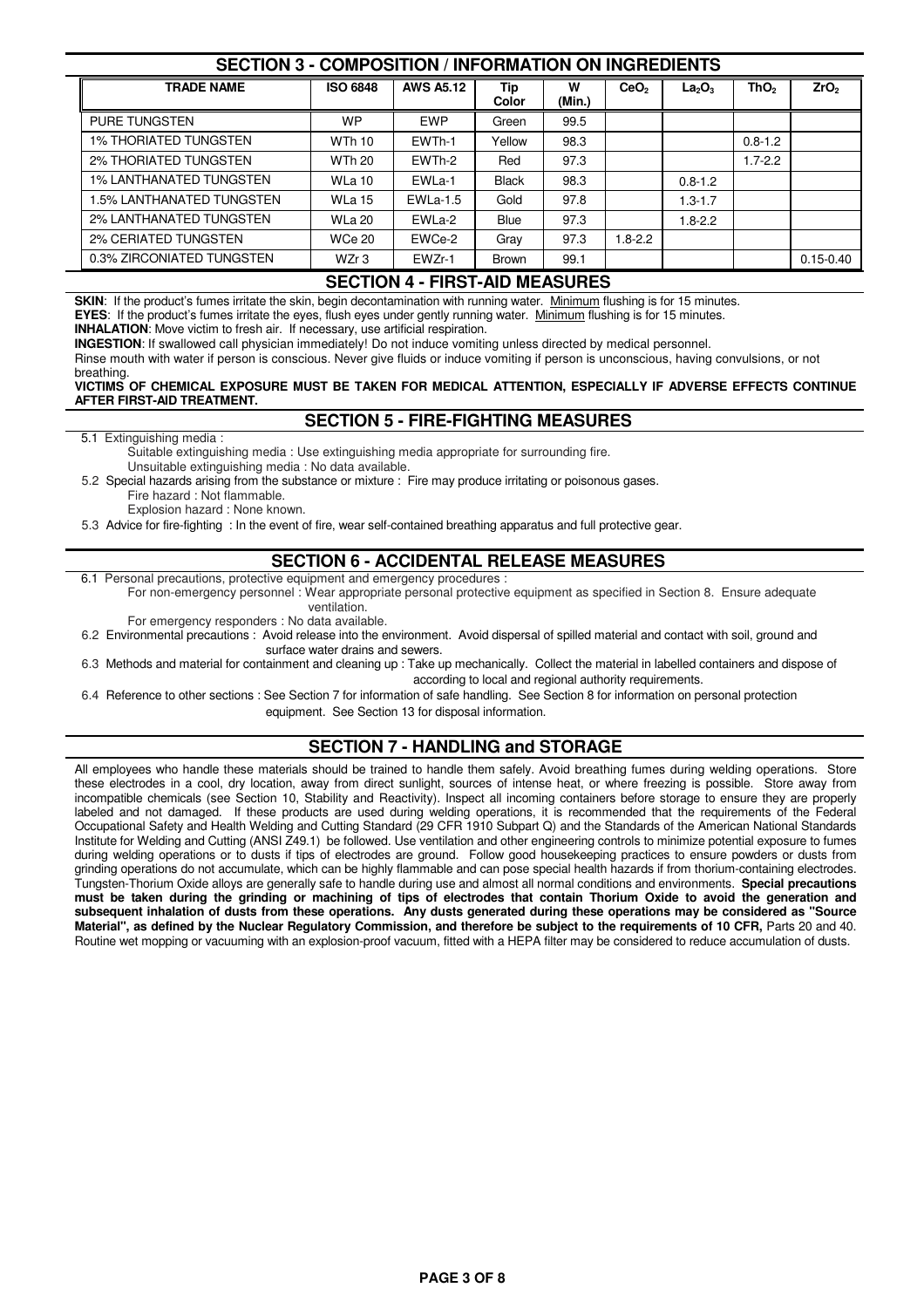| ULVIIVII V<br>LAI OUUIL UUNINULU / I LIUUNAL I IU ILU IIUN                                                            |                             |                                                                                                                                  |                                                                |                                |  |  |  |
|-----------------------------------------------------------------------------------------------------------------------|-----------------------------|----------------------------------------------------------------------------------------------------------------------------------|----------------------------------------------------------------|--------------------------------|--|--|--|
|                                                                                                                       | <b>EXPOSURE INFORMATION</b> |                                                                                                                                  |                                                                |                                |  |  |  |
| <b>CHEMICAL</b>                                                                                                       | CAS#<br>% w/w               | <b>ACGIH-TLV</b><br>mg/m <sup>3</sup>                                                                                            | <b>OSHA-PEL</b><br>mg/m <sup>3</sup>                           | NIOSH-REL<br>mg/m <sup>3</sup> |  |  |  |
| Tungsten<br>The exposure limits provided are for "Tungsten"<br>and Insoluble Compounds"                               | 7440-33-7<br>97.3-99.5%     | $TWA = 5$<br>$STEL = 10$                                                                                                         | TWA = $5$ (Vacated 1989 PEL)<br>$STEL = 10$ (Vacated 1989 PEL) | $TWA = 5$<br>$STEL = 10$       |  |  |  |
| Cerium Oxide (CeO <sub>2</sub> )                                                                                      | 1306-38-3<br>$1.8 - 2.2%$   | <b>NE</b>                                                                                                                        | <b>NE</b>                                                      | NE.                            |  |  |  |
| Lanthanum Oxide (La <sub>2</sub> O <sub>3</sub> )                                                                     | 1312-81-8<br>$0.8 - 2.2$    | <b>NE</b>                                                                                                                        | NE.                                                            | NE.                            |  |  |  |
| Thorium Oxide (ThO <sub>2</sub> )                                                                                     | 1314-20-1<br>$0.8 - 2.2$    | <b>NE</b>                                                                                                                        | <b>NE</b>                                                      | <b>NE</b>                      |  |  |  |
| Zirconium Oxide (ZrO2)<br>The exposure limits provided are for<br>"Zirconium Compounds, as Zr"<br>$(CAS # 7440-67-7)$ | 1314-23-4<br>$0.15 - 0.40$  | $TWA = 5$ , A4 (Not<br>Classifiable as a<br>Human Carcinogen)<br>$STEL = 10$ , A4 (Not<br>Classifiable as a<br>Human Carcinogen) | $TWA = 5$<br>$STEL = 10$ (Vacated 1989 PEL)                    | $TWA = 5$<br>$STEL = 10$       |  |  |  |

**SECTION 8 - EXPOSURE CONTROLS / PERSONAL PROTECTION**

NE = Not Established.

NOTE: Fumes may be generated during the use of these electrodes. To appropriately assess inhalation hazards, one recommended way to determine the composition and quantity of fumes and gases to which workers are exposed is to take an air sample in the workers breathing zone. See ANSI/AWS F1.1, from the American Welding Society, 550 NW Lejeune Rd., Miami, FL 33126.

SARA SECTION 313 SUPPLIER INFORMATION: These products contain the following chemicals subject to the reporting requirements of Section 313 of the Emergency Planning and Community Right-To-Know Act of 1986 (per 40 CFR 372). Thorium Oxide

**VENTILATION AND ENGINEERING CONTROLS:** Use with adequate ventilation to ensure exposure levels are maintained below the limits provided in Section 2 (Composition and Information on Ingredients). Ensure eyewash/safety shower stations are available.

**RESPIRATORY PROTECTION**: If respiratory protection is needed, use only protection authorized in the U.S. Federal OSHA Standard (29 CFR 1910.134), applicable U.S. State regulations, or the appropriate standards of Canada and its Provinces. It is suggested that NIOSH guidelines for Welding Fumes are followed. For further information, see full **SDS** for these products.

**EYE PROTECTION:** Safety glasses. When used during welding, wear safety glasses, goggles or face-shield with filter lens of appropriate shade number (per ANSI Z49.1, "Safety in Welding and Cutting", as necessary.

**HAND PROTECTION:** Wear gloves that will protect against heat of metal product.

**BODY PROTECTION**: None needed for normal circumstances of use. Use body protection appropriate for task (i.e., leather apron, and coveralls).

### **SECTION 9 - PHYSICAL and CHEMICAL PROPERTIES**

 **VAPOR DENSITY :** Not applicable.  **EVAPORATION RATE:** Not applicable.  **SPECIFIC GRAVITY (water = 1) :** 19.3.  **MELTING POINT:** 3410°C (6170°F). **SOLUBILITY IN WATER:** Insoluble. **BOILING POINT:** 5927°C (10701°F).<br>**VAPOR PRESSURE:** Not applicable. **pH:** Not applicable **VAPOR PRESSURE: Not applicable.** 

 **APPEARANCE AND COLOR:** These electrodes are hard, brittle, silvery-gray, odorless metal electrodes. **SECTION 10 - STABILITY and REACTIVITY**

**STABILITY**: Stable.

**DECOMPOSITION PRODUCTS:** Tungsten oxide compounds may be generated.

**MATERIALS WITH WHICH PRODUCTS ARE INCOMPATIBLE:** Tungsten is not compatible with halogens and strong oxidizers (i.e. sulfuric acid, nitric acid).

 **HAZARDOUS POLYMERIZATION**: Will not occur.

#### **SECTION 11 – TOXICOLOGICAL INFORMATION**

Information on toxicological effects: Acute toxicity: Harmful if swallowed

| Substance name                     | CAS#           | LD5O oral rat (mg/kg) | $ATE$ (oral) (mg/kg) | Comments |
|------------------------------------|----------------|-----------------------|----------------------|----------|
| Tungsten                           | 7440-33-7      |                       |                      | No data  |
| Cerium Oxide                       | 1306-38-3      |                       |                      | No data  |
| Lanthanum Oxide                    | 1312-81-8      |                       |                      | No data  |
| Thorium Oxide                      | 1314-20-1      |                       |                      | No data  |
| Zirconium Oxide                    | 1314-23-4      |                       |                      | No data  |
| Skin corrosion / irritation:       | Not classified |                       |                      |          |
| Serious eye damage / irritation:   | Not classified |                       |                      |          |
| Respiratory or skin sensitization: | Not classified |                       |                      |          |

Germ cell mutagenicity: Not classified

Carcinogenicity: Carcinogenicity: May cause cancer

Reproductive toxicity: Not classified

Aspiration hazard: **Not classified Aspiration hazard:** Not classified

 Specific target organ toxicity (single exposure): May cause drowsiness or dizziness. May cause respiratory irritation Specific target organ toxicity (repeated exposure): Causes damage to organs through prolonged or repeated exposure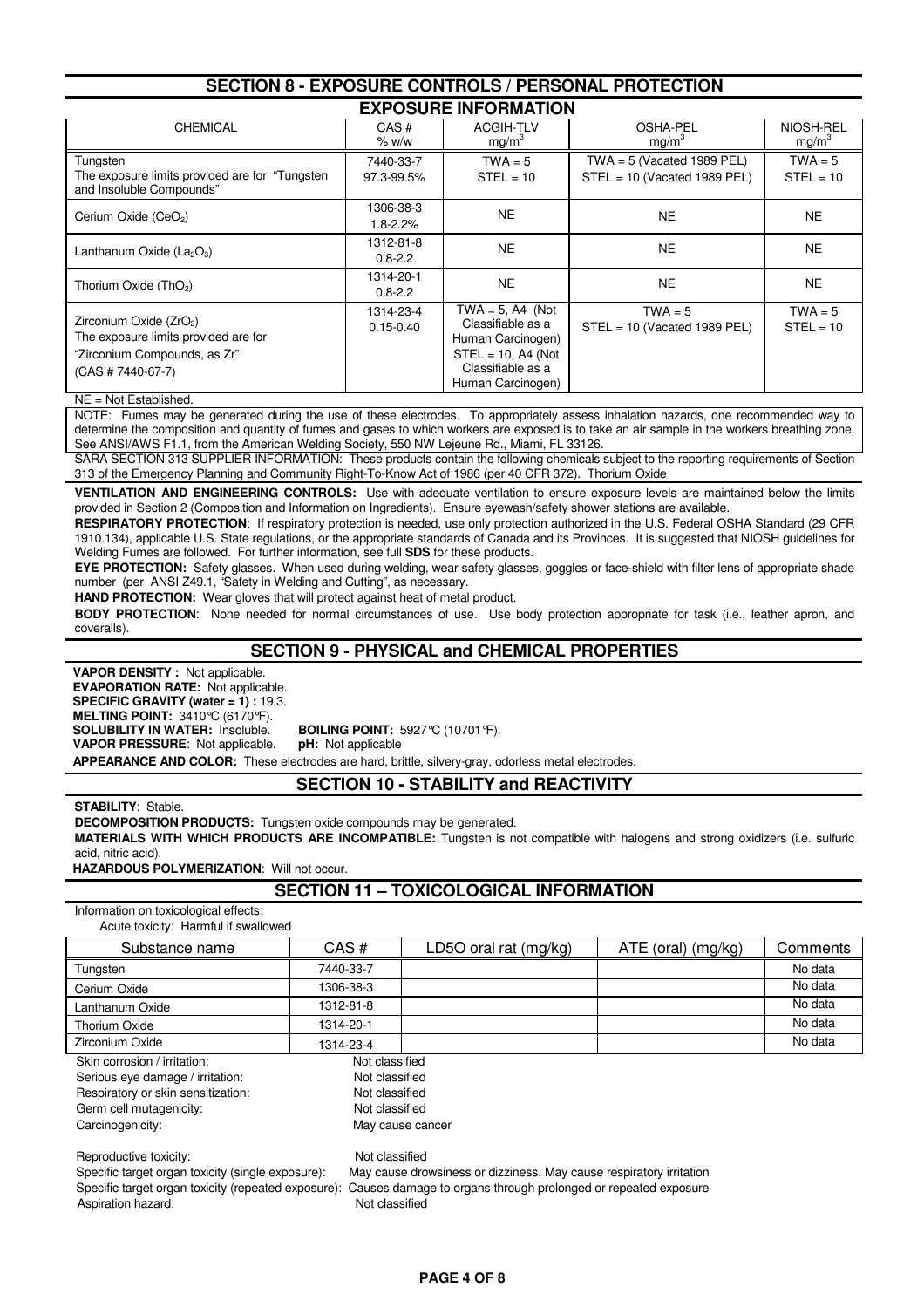## **SECTION 12 – ECOLOGICAL INFORMATION**

12.1 Toxicity :

Ecology – general : Very toxic to aquatic life.

12.2 Persistence and degradability : No additional information available.

12.3 Bioaccumulative potential : No additional information available.

12.4 Mobility in soil : No additional information available.

12.5 Other adverse effects : No additional information available.

#### **SECTION 13 – DISPOSAL CONSIDERATIONS**

13.1 Waste treatment methods : Dispose of in accordance with local and national regulations.

13.2 Waste disposal recommendations: Dispose of contents/container in accordance with local / regional / national /

international regulations.

#### **SECTION 14 – TRANSPORT INFORMATION**

In accordance with DOT / ADR / RID / ADNR / IMDG / ICAO / IATA

14.1 UN Number : Not a dangerous good in sense of transport regulations.

14.2 UN proper shipping name : Not applicable.

## **SECTION 15 – REGULATORY INFORMATION**

15.1 US Federal Regulations :

| <b>Tungsten</b>                                                           | (CAS No.) 7440-33-7                                                       |  |  |  |  |
|---------------------------------------------------------------------------|---------------------------------------------------------------------------|--|--|--|--|
| Listed on the United States TSCA (Toxic Substances Control Act) Inventory |                                                                           |  |  |  |  |
| Listed on SARA Section 313 (Specific toxic chemical listings)             |                                                                           |  |  |  |  |
| <b>Cerium Oxide</b>                                                       | (CAS No.) 1306-38-3                                                       |  |  |  |  |
|                                                                           | Listed on the United States TSCA (Toxic Substances Control Act) Inventory |  |  |  |  |
| Listed on SARA Section 313 (Specific toxic chemical listings)             |                                                                           |  |  |  |  |
| <b>Lanthanum Oxide</b>                                                    | (CAS No.) 1312-81-8                                                       |  |  |  |  |
| Listed on the United States TSCA (Toxic Substances Control Act) Inventory |                                                                           |  |  |  |  |
| Listed on SARA Section 313 (Specific toxic chemical listings)             |                                                                           |  |  |  |  |
| <b>Thorium Oxide</b>                                                      | (CAS No.) 1314-20-1                                                       |  |  |  |  |
| Listed on the United States TSCA (Toxic Substances Control Act) Inventory |                                                                           |  |  |  |  |
| Listed on SARA Section 313 (Specific toxic chemical listings)             |                                                                           |  |  |  |  |
| <b>Zirconium Oxide</b>                                                    | (CAS No.) 1314-23-4                                                       |  |  |  |  |
| Listed on the United States TSCA (Toxic Substances Control Act) Inventory |                                                                           |  |  |  |  |
| Listed on SARA Section 313 (Specific toxic chemical listings)             |                                                                           |  |  |  |  |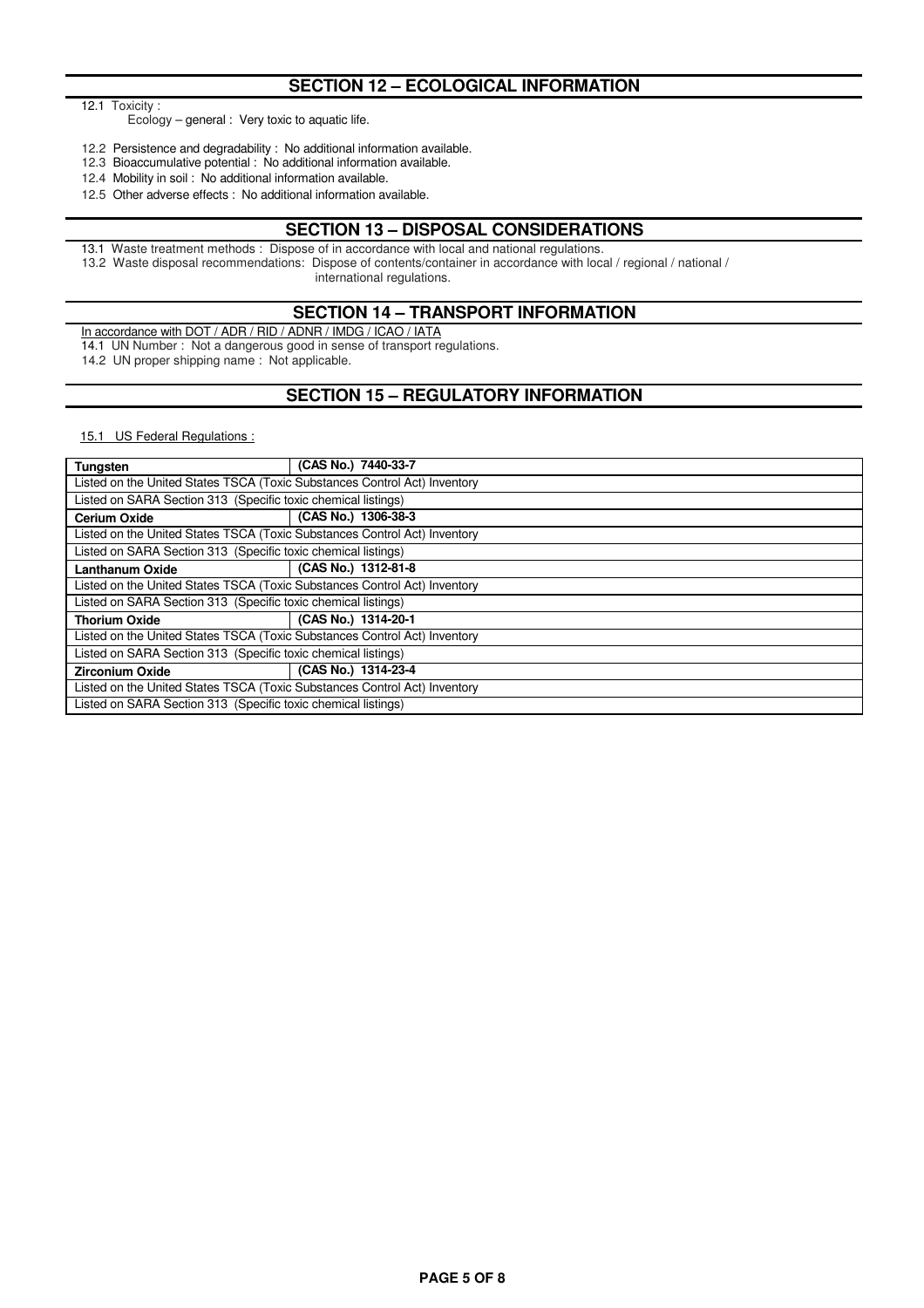# **SECTION 15 – REGULATORY INFORMATION (Continued)**

15.2 US State Regulations :

| <b>Thorium Oxide</b>                                                                                                                       | (CAS No.) 1314-20-1                                                 |                                                                               |                                                                              |                    |                                      |
|--------------------------------------------------------------------------------------------------------------------------------------------|---------------------------------------------------------------------|-------------------------------------------------------------------------------|------------------------------------------------------------------------------|--------------------|--------------------------------------|
| $U.S. - California -$<br>Proposition 65-<br>Carcinogens List                                                                               | $U.S. - California -$<br>Proposition 65 -<br>Developmental Toxicity | $U.S. - California -$<br>Proposition 65-<br>Reproductive Toxicity -<br>Female | $U.S. - California -$<br>Proposition 65 -<br>Reproductive Toxicity -<br>Male |                    | No Significance risk level<br>(NSRL) |
| Yes                                                                                                                                        |                                                                     |                                                                               |                                                                              |                    |                                      |
|                                                                                                                                            |                                                                     |                                                                               |                                                                              |                    |                                      |
| <b>Tungsten</b>                                                                                                                            |                                                                     |                                                                               |                                                                              |                    | (CAS No.) 7440-33-7                  |
| U.S. - Massachusetts - Right to Know List<br>U.S. - Minnesota - Hazardous Substance List<br>U.S. - Pennsylvania - RTK (Right to Know) List | U.S. - New Jersey - Right to Know Hazardous Substance List          |                                                                               |                                                                              |                    |                                      |
| <b>Cerium Oxide</b>                                                                                                                        |                                                                     |                                                                               |                                                                              | CAS No.) 1306-38-3 |                                      |
| U.S. - Massachusetts - Right to Know List<br>U.S. - Minnesota - Hazardous Substance List<br>U.S. - Pennsylvania - RTK (Right to Know) List | U.S. - New Jersey - Right to Know Hazardous Substance List          |                                                                               |                                                                              |                    |                                      |
| (CAS No.) 1312-81-8<br><b>Lanthanum Oxide</b>                                                                                              |                                                                     |                                                                               |                                                                              |                    |                                      |
| U.S. - Massachusetts - Right to Know List<br>U.S. - Minnesota - Hazardous Substance List<br>U.S. - Pennsylvania - RTK (Right to Know) List | U.S. - New Jersey - Right to Know Hazardous Substance List          |                                                                               |                                                                              |                    |                                      |
| <b>Thorium Oxide</b>                                                                                                                       |                                                                     |                                                                               |                                                                              |                    | (CAS No.) 1314-20-1                  |
| U.S. - Massachusetts - Right to Know List<br>U.S. - Minnesota - Hazardous Substance List<br>U.S. - Pennsylvania - RTK (Right to Know) List | U.S. - New Jersey - Right to Know Hazardous Substance List          |                                                                               |                                                                              |                    |                                      |
| <b>Zirconium Oxide</b><br>(CAS No.) 1314-23-4                                                                                              |                                                                     |                                                                               |                                                                              |                    |                                      |
| U.S. - Massachusetts - Right to Know List<br>U.S. - Minnesota - Hazardous Substance List                                                   | U.S. - New Jersey - Right to Know Hazardous Substance List          |                                                                               |                                                                              |                    |                                      |

U.S. – Pennsylvania – RTK (Right to Know) List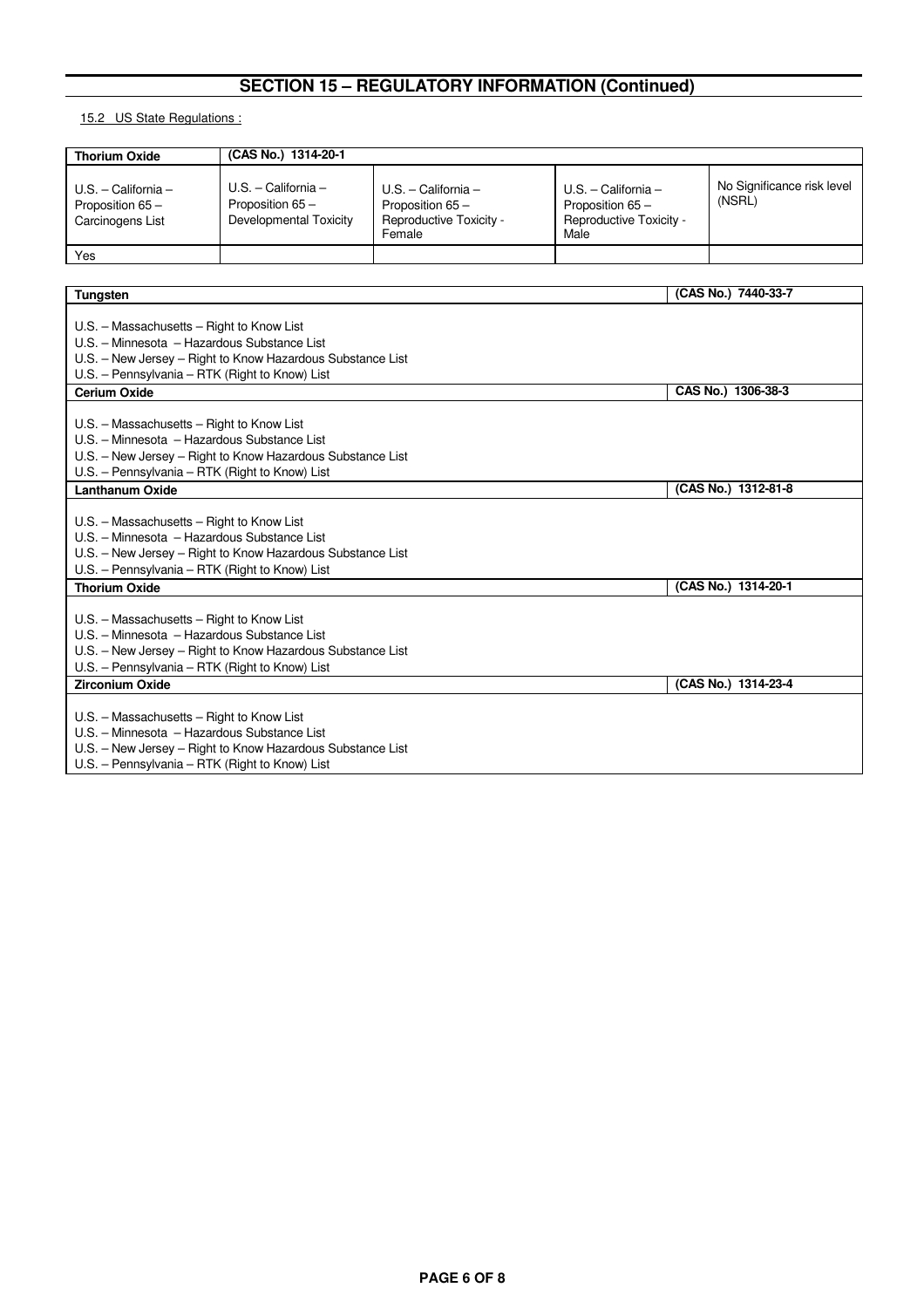# **SECTION 16 - OTHER INFORMATION**

| Full text of H-phrases :  |                                                                                            |
|---------------------------|--------------------------------------------------------------------------------------------|
| Acute Tox. 2 (Inhalation) | Acute toxicity (inhal.), Category 2                                                        |
| Acute Tox. 3 (Oral)       | Acute toxicity (oral), Category 3                                                          |
| Acute Tox. 4 (Oral)       | Acute toxicity (oral), Category 4                                                          |
| Aquatic Acute 1           | Hazardous to the aquatic environment - Acute Hazard, Category 1                            |
| Cara. 1A                  | Carcinogenicity, Category 1A                                                               |
| Eye Irrit. 2A             | Serious eye damage / eye irritation Category 2A                                            |
| Skin Irrit, 2A            | Sensitisation - Skin corrosion / irritation, Category 2                                    |
| Skin Sens. 1              | Sensitisation - Skin Category 1                                                            |
| STOT-RE1                  | Specific target organ toxicity - Repeated exposure, Category 1                             |
| STOT-SE <sub>3</sub>      | Specific target organ toxicity - Single exposure, Category 3, Narcosis                     |
| STOT-SE <sub>3</sub>      | Specific target organ toxicity - Single exposure, Category 3, Respiratory tract irritation |
| H301                      | Toxic if swallowed                                                                         |
| H302                      | Harmful if swallowed                                                                       |
| H315                      | Causes skin irritation                                                                     |
| H317                      | May cause all allergic skin reaction                                                       |
| H319                      | Causes serious eye irritation                                                              |
| H330                      | Fatal if inhaled                                                                           |
| H335                      | May cause respiratory irritation                                                           |
| H336                      | May cause drowsiness or dizziness                                                          |
| H350                      | May cause cancer                                                                           |
| H372                      | Causes damage to organs through prolonged or repeated exposure                             |
| H400                      | Very toxic to aquatic life                                                                 |

- NFPA health hazard : 2 Warning may be harmful if inhaled or adsorbed
- NFPA fire hazard : 0 Materials that will not bum
- NFPA reactivity : 0 Normally stable, even under fire exposure conditions, and are not reactive with water



HMIS III Rating

Physical : 0 – Minimal hazard

- Health : 3 Major Hazard major injury likely unless prompt action is taken and medical treatment given
- Flammability : 0 Minimal hazard
	-